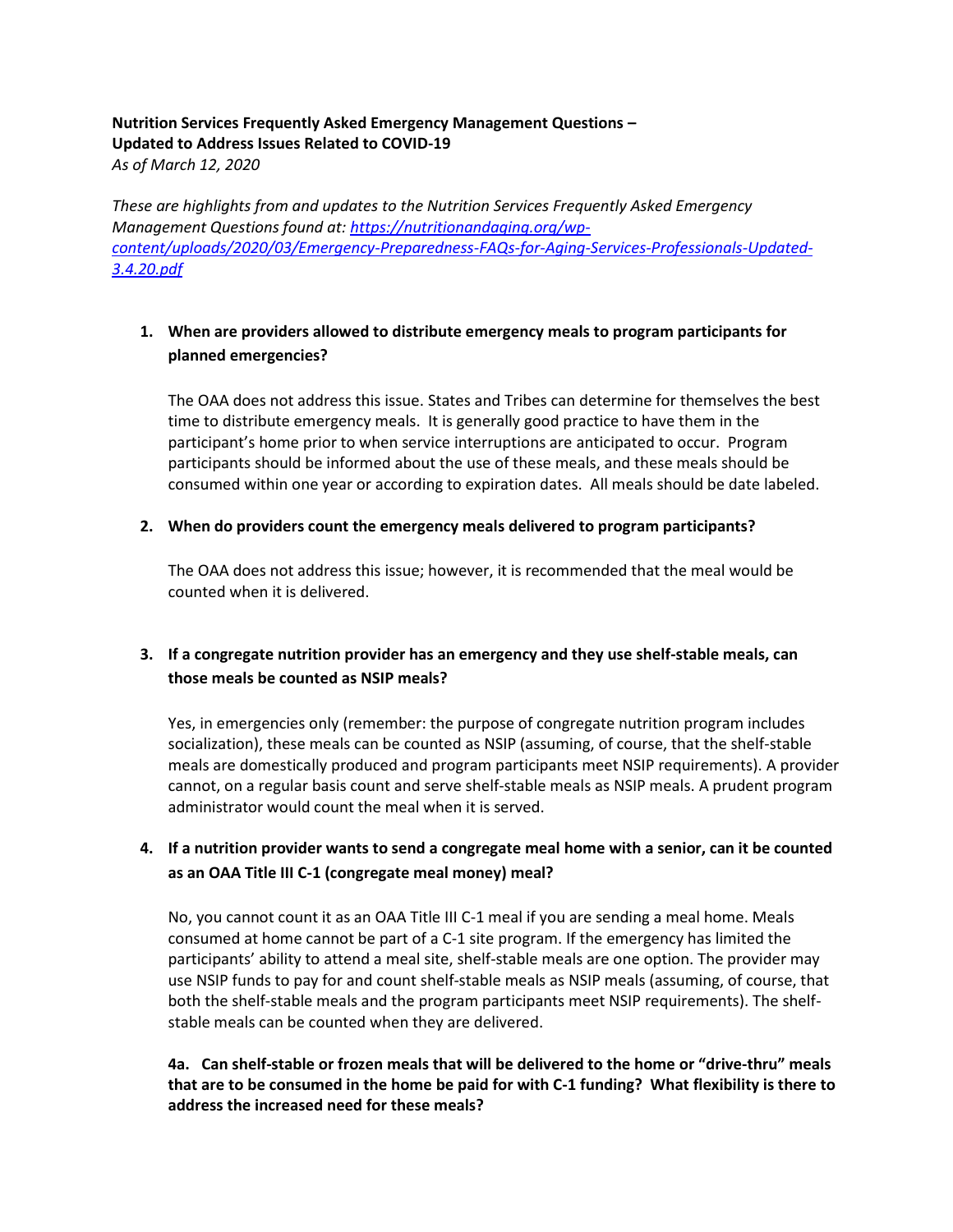No, meals that are delivered or consumed in the home cannot be paid for by C-1, which is designed to be provided or consumed in congregate settings. Shelf-stable, frozen, grab and go, drive-up, and drive-through meals may be paid for from Title III C-2 funds as long as program requirements are met. Additionally, NSIP funds may be used to pay for these meals as long as the meals and the program participants meet NSIP requirements, i.e. domestically produced. Flexibility exists in the OAA for States to transfer funding between Title III-B and C-2 (up to 30%, plus an additional amount upon request for a waiver) or between C-1 and C-2 (up to 40%, plus an additional 10% upon request for a waiver) to cover increased demand for home-delivered or any meal that is to be consumed in the home.

# **5. Are any accommodations ever made by the Administration for Community Living (ACL) for a State/Tribe regarding NSIP funding for disasters (i.e. NSIP funding for next year will likely decrease because of emergencies)?**

NSIP is distributed to SUAs and Title VI grantees based on the number of eligible meals served in the prior year as a proportion to the number of meals served by all States, Territories and Tribes. Therefore, it is possible that a funding decrease could occur because of decreased meals served.

To limit the impact of serving fewer meals, a nutrition provider may deliver shelf-stable, grab and go, frozen, drive through, etc. meals to home-delivered meal program clients to be consumed on those days when service may be disrupted. In the event of an emergency where Title IIIC program participants consume their shelf-stable meals, the nutrition provider may deliver additional meals to replenish those consumed during the emergency event. Then the provider may count those replenished meals as NSIP meals (if the meals and the program participants meet NSIP requirements). The shelf-stable, grab and go, frozen, drive through, etc. meals can be counted when they are delivered, as it would not be possible to know when the meals actually are consumed.

# **6. Can the Title III/VI meal be served outside of the lunch hour to accommodate the additional logistics that may arise because of the emergency?**

Yes. The OAA does not address specific implementation issues. It is the responsibility of the States and Tribes to develop regulations, policies, procedures, guidance and technical assistance to address program administration. The OAA requires that the program consult with local service participants to decide the best time of service considering the local need for lunch, dinner or even breakfast programming. This is the case even without an emergency.

#### *Recent questions received related to COVID-19***:**

### **7. Will ACL waive DRI nutrition requirements should AAAs use current supplies of emergency meals?**

The statute does not give ACL the authority to waive the Dietary Reference Intakes (DRI) applicable to meals under Parts C-1 or C-2 or under the Nutrition Services Incentive Program (NSIP).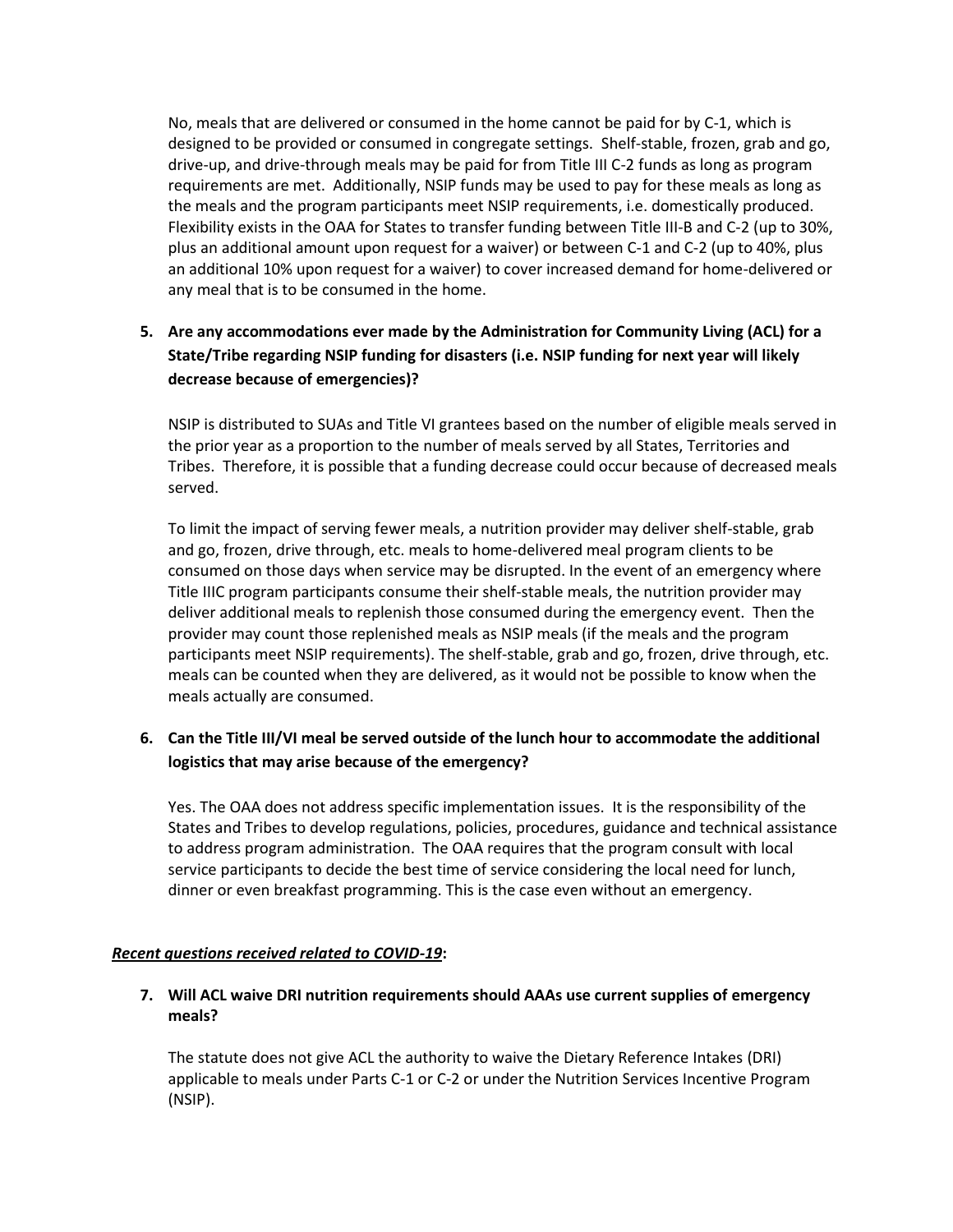However, due to the declaration of a Public Health Emergency by the Secretary of HHS, ACL will consider the purchase of meals that may or may not meet the DRI requirements under the provision in Part B, Section 321(a)(25) "any other services necessary for the general welfare of older individuals". Therefore, Part B may pay for meals that do or do not meet DRI requirements during this Public Health Emergency to ensure access to meals for seniors.

#### **8. Will ACL waive the 5-days-a-week meal requirement**

During this emergency, a waiver from ACL is not required. The SUA has the ability to approve a lesser frequency.

#### **9. What steps are you taking to avoid transmission of illness; MRSA, flu, colds, and others, between clients and volunteers or staff?**

We recommend that you follow the CDC guidance and the ACL Toolkit found at <https://acl.gov/COVID-19> as well as any specific guidance from your state and local health department.

### **10. Any suggestions for the following would be helpful concerning the Coronavirus: Kitchen Staff shortage, Driver shortage, Volunteer shortage, mandated quarantines, Delivering to possible quarantined clients, and Disruption to supply chains.**

The network should already have emergency protocol and Continuity of Operations Plans (COOP) established. Many policies should address issues related to meal suspension (due to inclement weather, for example) that can be adapted in the event your community requires a quarantine (See ACL Nutrition FAQs *[https://nutritionandaging.org/wp](https://nutritionandaging.org/wp-content/uploads/2020/03/Emergency-Preparedness-FAQs-for-Aging-Services-Professionals-Updated-3.4.20.pdf)[content/uploads/2020/03/Emergency-Preparedness-FAQs-for-Aging-Services-Professionals-](https://nutritionandaging.org/wp-content/uploads/2020/03/Emergency-Preparedness-FAQs-for-Aging-Services-Professionals-Updated-3.4.20.pdf)[Updated-3.4.20.pdf](https://nutritionandaging.org/wp-content/uploads/2020/03/Emergency-Preparedness-FAQs-for-Aging-Services-Professionals-Updated-3.4.20.pdf)* for meal delivery and reimbursement questions). Shortages of staff may result in a local decision to offer other delivery options, i.e. pickup or drive through method, use of emergency staff for meal delivery, drop ship delivery method, stable meals at hospitals for pickup, etc. ACL recommends the local network follow state and local health department/local emergency management communications for the best information and accurate instructions for your community.

**11. What triggers protocols such as "deliverers hanging the food on doorknobs, knock, and then step back 6 feet and wait for the person to answer the door and remove the bag from the door handle"? Is there some kind of "now it's at x level" announcement to indicate when we kick off strategies (and how to stop them), and what are those strategies?**

ACL recommends the local network follow CDC guidance as well as state and local health department/local emergency management communications for the best information and accurate instructions for your community.

#### **12. Is anyone thinking of how to provide food to home delivered and to congregate sites if the Coronavirus affects a program's ability to serve?**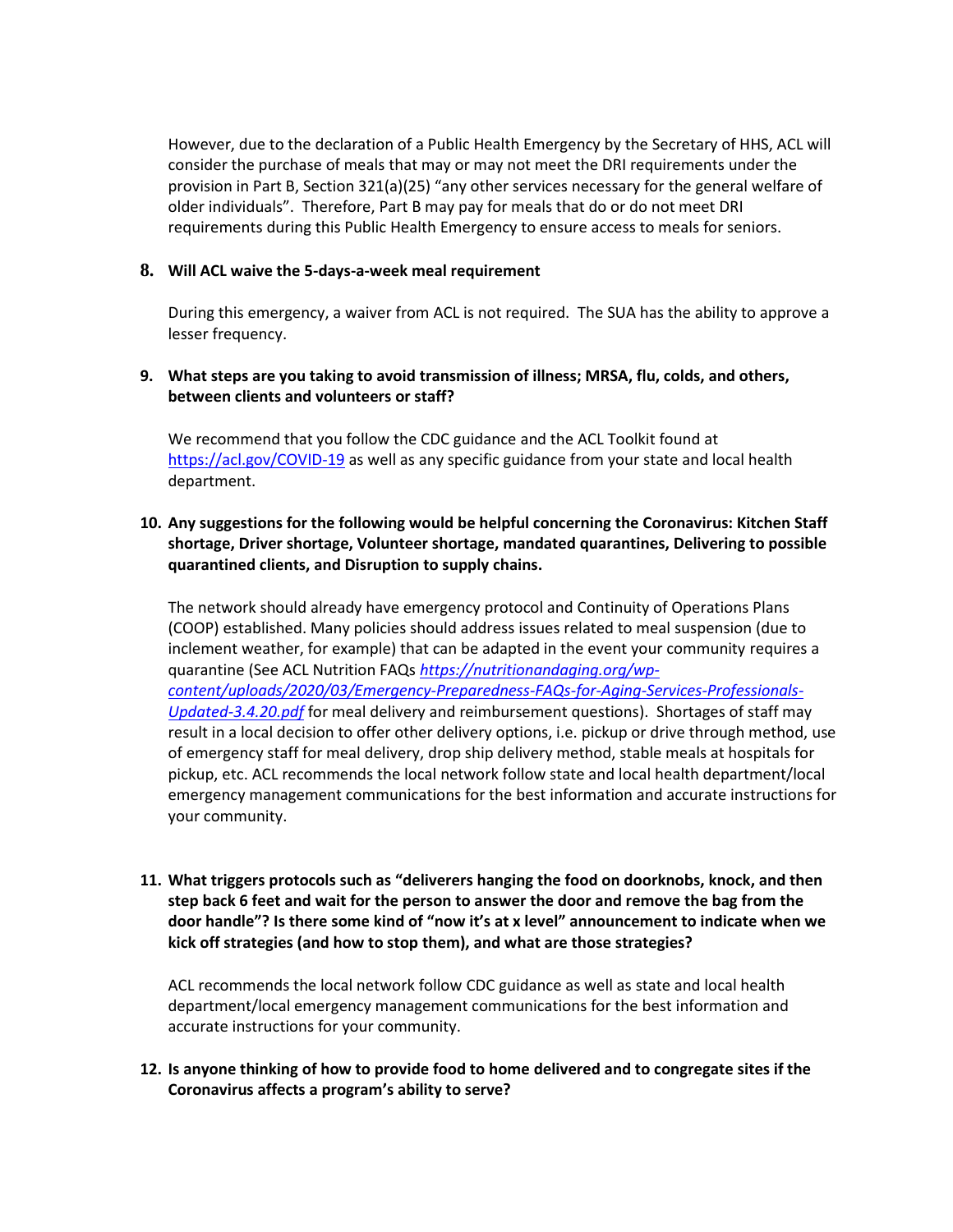If your state or local health department/emergency management guidance recommends closure of congregate sites and creates your inability to serve meals, ACL encourages the triaging of consumers and the development of a plan to distribute an array of emergency meals as well as regular home-delivered meals. In addition, program experiences and approaches from other states are shared, and can be viewed on the Nutrition Listserv which is available to SUA Nutrition Directors and professionals. Please contact the nutrition professional at your SUA for information.

#### **13. What would congregate meals do if there was a pandemic?**

Local providers should follow CDC guidance as well as their state and local health department/emergency management guidance at this time.

## **14. In the event that we must shutdown senior centers, what alternative ways of providing meals would be allowed? Could we provide "grab and go" meals or "drive-up" meals for clients to take home?**

We encourage you to work with your local health department and/or emergency management (COOP) to determine what is the best way to provide meals to seniors. See the Nutrition Services FAQs at *[https://nutritionandaging.org/wp-content/uploads/2020/03/Emergency-](https://nutritionandaging.org/wp-content/uploads/2020/03/Emergency-Preparedness-FAQs-for-Aging-Services-Professionals-Updated-3.4.20.pdf)[Preparedness-FAQs-for-Aging-Services-Professionals-Updated-3.4.20.pdf](https://nutritionandaging.org/wp-content/uploads/2020/03/Emergency-Preparedness-FAQs-for-Aging-Services-Professionals-Updated-3.4.20.pdf)* for some common questions around delivery methods and reimbursements.

Yes, "grab and go" and "drive-up" meals can be provided; however, meals that are delivered or consumed in the home cannot be paid for by C-1, which is designed to be provided or consumed in congregate settings. Shelf-stable, frozen, grab and go, drive-up, and drive-through meals may be paid for from Title III C-2 funds as long as program requirements are met. Additionally, NSIP funds may be used to pay for these meals as long as the meals and the program participants meet NSIP requirements, i.e. domestically produced. Flexibility exists in the OAA for States to transfer funding from Title III-B to C-2 (up to 30% of their total allotment, plus an additional amount based upon request for waiver) or between C-1 and C-2 (up to 40%, plus an additional 10% upon request for a waiver) to cover increased demand for home-delivered or any meal that is to be consumed in the home.

### **15. Travel-size hand sanitizer has become difficult to purchase in bulk. Does anyone have suggested vendors?**

ACL does not have information on the availability of supplies or vendors. Please note that program experiences and approaches from other states are shared, and can be viewed on the Nutrition Listserv which is available to SUA Nutrition Directors and professionals. Please contact the nutrition professional at your SUA for information.

## **16. Would some of you be willing to share your emergency preparedness plans? My organization merged with another MOW agency just over a year ago and I need to update our response plan.**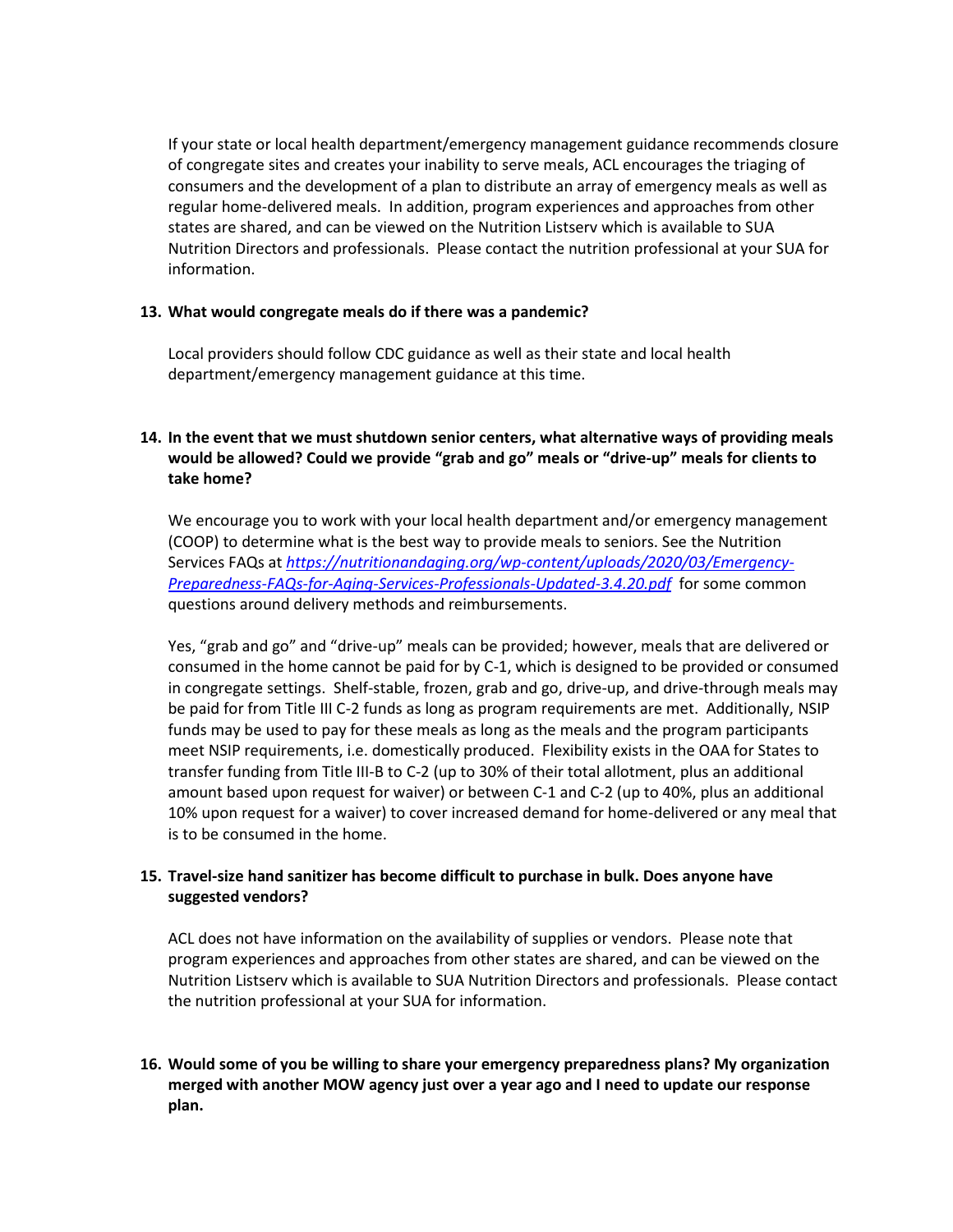We recommend that you work with your state and local health department and/or emergency management to develop an emergency plan, which may include prioritization of services for seniors most in need of services, shelf-stable meals, frozen meals, and drop ship meals. Please note that program experiences and approaches from other states are shared, and can be viewed on the Nutrition Listserv which is available to SUA Nutrition Directors and professionals. Please contact the nutrition professional at your SUA for information.

#### **17. Do any of you have emergency plans in place that could address any type of pandemic?**

The network should already have emergency protocol and Continuity of Operations Plans (COOP) established. Many policies should address for meal suspension (due to inclement weather, for example) that can be adapted in the event your community requires a quarantine (See ACL Nutrition FAQs for more info on meal services and reimbursements). ACL recommends the local network follow state and local health department/local emergency management communications for the best information and accurate instructions for your community.

### **18. Should we be purchasing large quantities of shelf-stable food for all our clients? We have an emergency plan, but not a pandemic plan.**

ACL recommends the local network follow state and local health department/local emergency management communications for the best information and accurate instructions for your community. The network should already have emergency protocol and Continuity of Operations Plans (COOP) established. Many policies should address situations such as meal suspension (due to inclement weather, for example) that can be adapted in the event your community requires a quarantine (See ACL Nutrition FAQs at *[https://nutritionandaging.org/wp](https://nutritionandaging.org/wp-content/uploads/2020/03/Emergency-Preparedness-FAQs-for-Aging-Services-Professionals-Updated-3.4.20.pdf)[content/uploads/2020/03/Emergency-Preparedness-FAQs-for-Aging-Services-Professionals-](https://nutritionandaging.org/wp-content/uploads/2020/03/Emergency-Preparedness-FAQs-for-Aging-Services-Professionals-Updated-3.4.20.pdf)[Updated-3.4.20.pdf](https://nutritionandaging.org/wp-content/uploads/2020/03/Emergency-Preparedness-FAQs-for-Aging-Services-Professionals-Updated-3.4.20.pdf)* for more information on meal services and reimbursements). The decision to order more or larger quantities of shelf-stable meals is a local decision based on local guidance for your area of the country.

## **19. What do we do if our volunteer drivers are sick and unable to deliver? We have clients who cannot come to the door so our drivers enter the home and hand the meal to a chair-bound or bed-bound senior.**

It is important to have partnerships in the community that can offer assistance in these situations. These partnerships may include police or fire departments and other entities with the capability of entering homes and delivering meals from our network. We encourage closely working with your state and local health department as well as your local emergency management agency to review how you will handle such situations.

### **20. What happens when I have kitchen staff as well as drivers decide that family is more important than work/volunteering and call off for a quarantine period? Not enough food**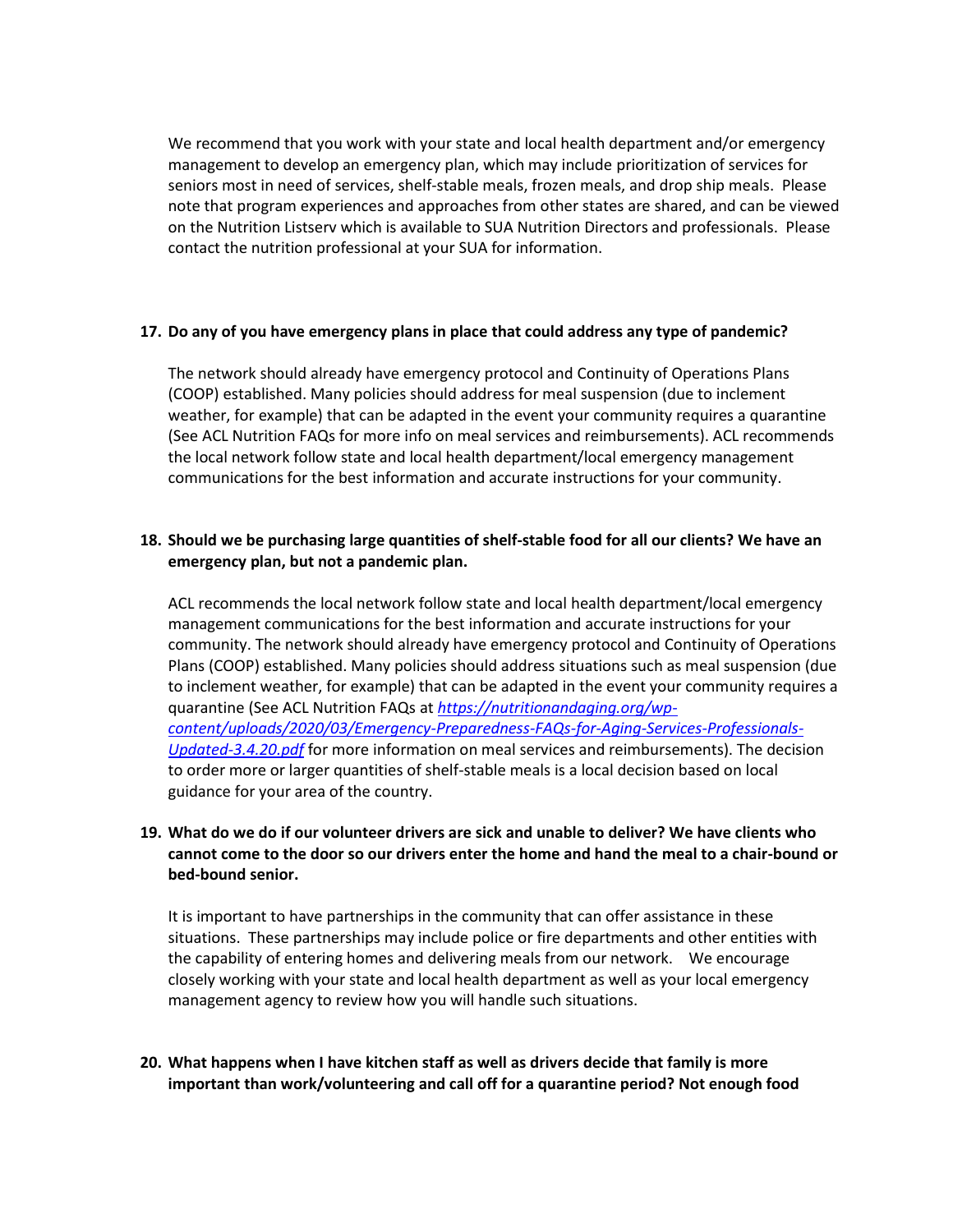#### **production, not enough drivers, shelf stable meals will only last our average client two weeks (if they have not already opened or used them, as I know too many clients do!)**

The network should already have emergency protocol and Continuity of Operations Plans (COOP) established. Many policies should address for meal suspension (due to inclement weather, for example) that can be adapted in the event your community requires a quarantine (See ACL Nutrition FAQs for more info on meal services and reimbursements). ACL recommends the local network follow state and local health department/local emergency management communications for the best information and accurate instructions for your community. In addition, partnerships throughout the community may be of assistance.

## **21. What do we do if every program nationwide is trying to ramp up similar ideas causing vendors and meal providers to have shortages? No different from what is beginning to happen at grocery stores in some areas of the country.**

The network should already have emergency protocol and Continuity of Operations Plans (COOP) established. Many policies should address for meal suspension (due to inclement weather, for example) that can be adapted in the event your community requires a quarantine (See ACL Nutrition FAQs for more info on meal services and reimbursements). ACL recommends the local network follow state and local health department/local emergency management communications for the best information and accurate instructions for your community. In addition, partnerships throughout the community may be of assistance.

## **22. Our sites are getting questions from clients and family members; I would like to send a memo out to our participants. I want it to be brief, as to not overwhelm or panic them, and put their minds at ease that they will not go without food if there is a quarantine or shut down period. Any suggestions on wording this memo?**

We encourage you to work with your state and local health department and suppliers to provide accurate information for your local community. Please note that program experiences and approaches from other states are shared, and can be viewed on the Nutrition Listserv which is available to SUA Nutrition Directors and professionals. Please contact the nutrition professional at your SUA for information.

### **23. We are looking for contingency plans for serving our clients in case of health emergency such as the coronavirus.**

The network should already have emergency protocol and Continuity of Operations (COOP) established. Many policies should address for meal suspension (due to inclement weather, for example) that can be adapted in the event your community requires a quarantine (See ACL Nutrition FAQs for more info on meal services and reimbursements). ACL recommends the local network follow state and local health department/local emergency management communications for the best information and accurate instructions for your community. In addition, partnerships throughout the community may be of assistance.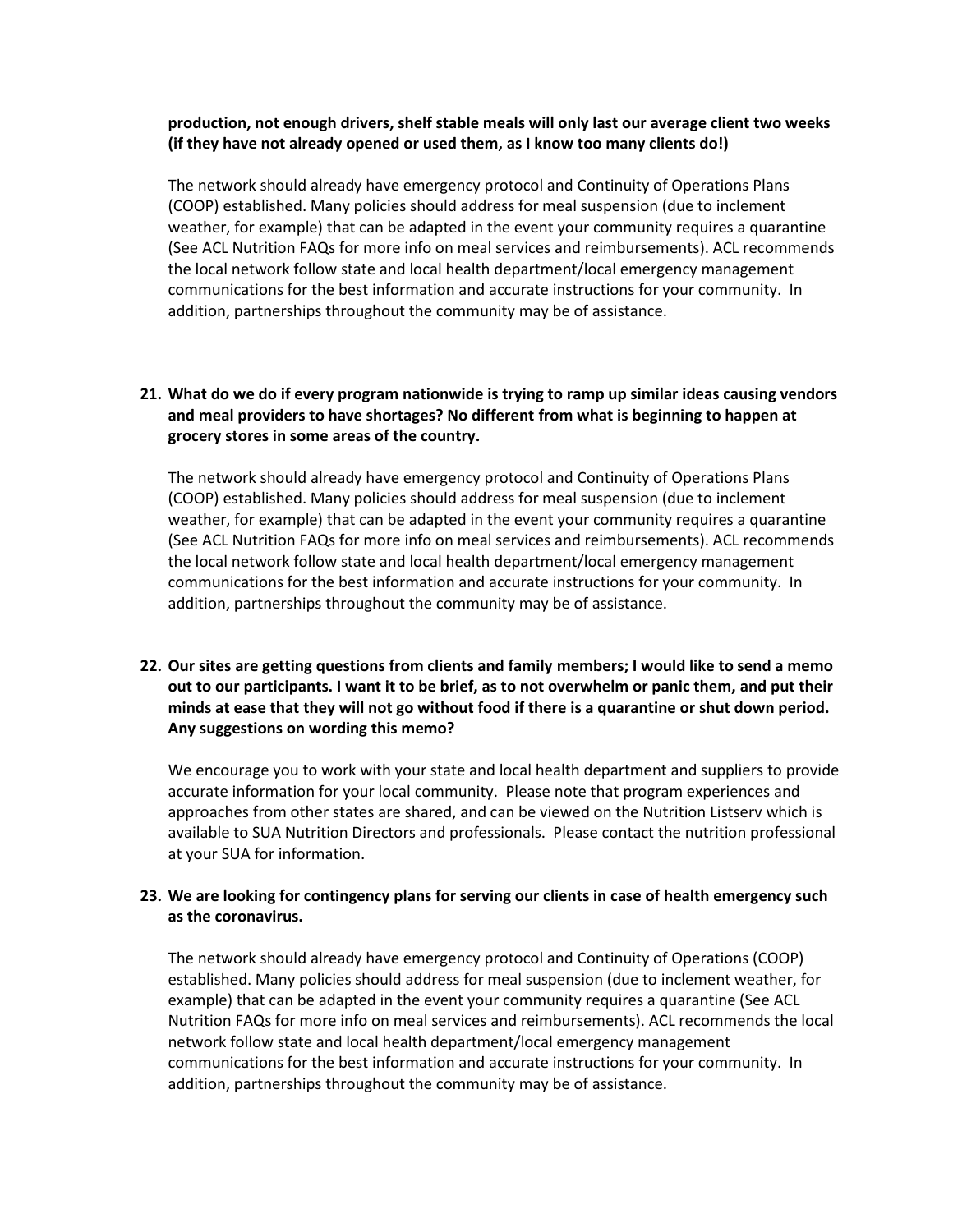#### **24. We are interested in learning about preparations for potential service interruption due to COVID-19.**

ACL recommends the local network follow CDC guidance as well as state and local health department/local emergency management communications for the best information and accurate instructions for your community.

### **25. We would like to know if you or anyone around the country has developed any sort of contingency plans should things go south and potentially or actually affect service.**

Please note that program experiences and approaches from other states are shared, and can be viewed on the Nutrition Listserv which is available to SUA Nutrition Directors and professionals. Please contact the nutrition professional at your SUA for information. The network should already have emergency protocol and COOP plans established. Many policies should address for meal suspension (due to inclement weather, for example) that can be adapted in the event your community requires a quarantine (See ACL Nutrition FAQs at *[https://nutritionandaging.org/wp-content/uploads/2020/03/Emergency-Preparedness-FAQs](https://nutritionandaging.org/wp-content/uploads/2020/03/Emergency-Preparedness-FAQs-for-Aging-Services-Professionals-Updated-3.4.20.pdf)[for-Aging-Services-Professionals-Updated-3.4.20.pdf](https://nutritionandaging.org/wp-content/uploads/2020/03/Emergency-Preparedness-FAQs-for-Aging-Services-Professionals-Updated-3.4.20.pdf)* for more info on meal services and reimbursements). ACL recommends the local network follow state and local health department/local emergency management communications for the best information and accurate instructions for your community. In addition, partnerships throughout the community may be of assistance.

## **26. Does the new bill passed by Congress and passed by the President include funding avenues to help CBOs like Meals on Wheels purchase additional meals and provide other ancillary services?**

The bill doesn't specifically authorize funding for ACL programs. We continue to advise leadership of the issues we continue to hear from the field. In addition, we are aware of advocacy to make the needs of seniors and our aging services network known, and we are hearing about the possibility of a second supplemental appropriations bill.

## **27. Do you have (or know where I can find) information on what might happen to the congregate meals programs should quarantines be implemented to protect from further spread of the coronavirus?**

The network should already have emergency protocol and COOP plans established. Many policies should address for meal suspension (due to inclement weather, for example) that can be adapted in the event your community requires a quarantine (See ACL Nutrition FAQs for more info on meal services and reimbursements). ACL recommends the local network follow state and local health department/local emergency management communications for the best information and accurate instructions for your community. In addition, partnerships throughout the community may be of assistance.